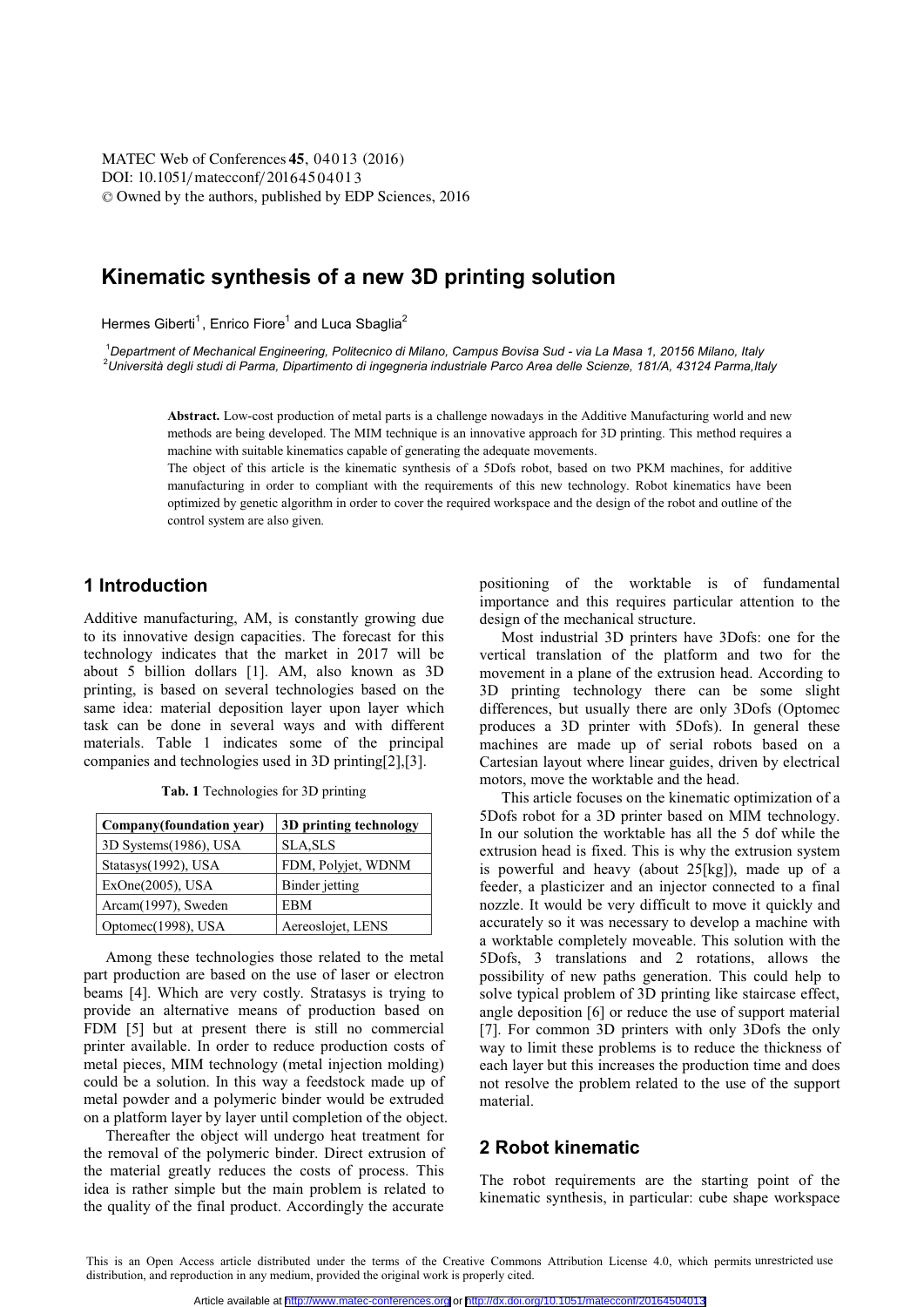of side 100[mm], positioning precision under 0.1[mm] and robot 5 Dofs, translations x-y-z, rotations roll and pitch until 45°

In order to achieve these requirements, we decided to realize an hybrid structure characterized by two parallel robots in series. The first one carries out the translation xy- z movement while he second one the rotation movements. This modular solution allows us to take advantage at a same time of parallel and serial robots characteristics, in particular, a good stiffness and precision from the first one and a rather wide workspace from the second. Note that with a parallel robot it would have been difficult to cover the required workspace mainly due to the large rotation angles required. Another important aspect is that the modular solution allows the use of two robots separately and we can optimize their design and workspace independently. This leads to the solution of two problems with smaller complexity compared to the study of a single 5Dofs robot. The chosen architecture for the first robot is called linear delta. Its purpose is to move the platform over which the second pkm is mounted. The name of this is agile eye and its purpose is to rotate the worktable where the material is deposited by the extruder. As follows, the kinematics of both the linear delta and agile eye is shown; Studies regarding these two robot architectures are presented in [8],[9]. Inverse and direct kinematic is necessary for the robot kinematic optimization and for the control system development.

### **2.1 Linear Delta**

The machine which is responsible of the translational Dofs is a linear delta. This particular architecture is made up of three links of fixed length connecting the mobile platform with three different guides. The actuation is provided by three electrical motors connected to three linear transmission units, guides. Three independent PUS (Prismatic-Universal- Spherical) kinematic chains can be identified. The links are actually three parallelograms; in fact, this particular architecture ensures that the mobile platform is always parallel to the ground. In order to compute the kinematics of this machine two different reference systems are defined, the inertial frame placed on the ground and the Tool-Center-Point (TCP) which is fixed to the mobile platform. Since the links are parallelograms, the axes of the two frames are always parallel whatever the pose of the robot.

#### 2.1.1 *Inverse Kinematics*

With reference to Fig. 1, for the i-th chain it is possible to follow the mathematical steps shown below in order to solve the inverse kinematics:

$$
l_i = d_i - q_i \hat{u}_i \quad where \quad d_i = p + b_i - s_i \tag{1}
$$

$$
l_i^2 = \mathbf{l}_i^T \mathbf{l}_i = (\mathbf{d}_i - \mathbf{q}_i \hat{u}_i)^T (\mathbf{d}_i - q_i \hat{\mathbf{u}}_i) = \mathbf{d}_i \mathbf{d}_i^T - 2 \mathbf{d}_i^T \hat{\mathbf{u}}_i q_i + q_i^2 \quad (2)
$$



**Fig. 1** Linear Delta

$$
q_i = \mathbf{d}_i^T \widehat{\mathbf{u}}_i - \sqrt{\mathbf{d}_i^T (\widehat{\mathbf{u}}_i \widehat{\mathbf{u}}_i^T - [1]) \mathbf{d}_i + \mathbf{l}_i^2}
$$
(3)

#### 2.1.2 *Velocity analysis*

Deriving respect to time eq.2, it's possible to obtain the expression of the inverse Jacobian matrix:

$$
2\mathbf{d}_i^T \dot{\mathbf{d}}_i - 2\mathbf{d}_i^T \hat{\mathbf{u}}_i \dot{q}_i - 2q_i \hat{\mathbf{u}}_i^T \dot{\mathbf{d}}_i + 2\dot{q}_i q_i = 0 \tag{4}
$$

$$
(d_i - \widehat{\mathbf{u}}_i q_i)^T (\dot{\mathbf{d}}_i - \widehat{\mathbf{u}}_i \dot{q}_i) = 0 \tag{5}
$$

$$
l_i^T (d_i - \widehat{u}_i \dot{q}_i) = 0 \tag{6}
$$

$$
l_i^T(\hat{u}_i \dot{q}_i - \dot{p}) = 0 \tag{7}
$$

$$
\widehat{\boldsymbol{n}}_i^T \widehat{\boldsymbol{u}}_i \dot{q}_i - \widehat{\boldsymbol{n}}_i^T \dot{\boldsymbol{p}} = 0 \tag{8}
$$

Considering all the three kinematic chains it is possible to rearrange this expression in a matrix form and obtain the inverse Jacobian:

$$
diag(\hat{n}_1^T\hat{u}_1, ..., \hat{n}_3^T\hat{u}_3)\dot{q} - [\hat{n}_1^T, \hat{n}_2^T, \hat{n}_3^T]^T\dot{p} = 0 \qquad (9)
$$

$$
[J]^{-1} = diag(\hat{n}_1^T \hat{u}_1, ..., \hat{n}_3^T \hat{u}_3) [\hat{n}_1^T, \hat{n}_2^T, \hat{n}_3^T]^T
$$
(10)

### **2.2 Agile eye**

The worktable rotational Dofs are obtained through a spherical wrist named agile eye. This PKM is mounted on the mobile platform of the linear delta. In order to solve the kinematics of this manipulator the orientation evaluation of every its circular link is required.



#### **Fig. 2** Agile eye

Figure 2 shows the configuration chosen. The kinematics of this machine depend on the motor position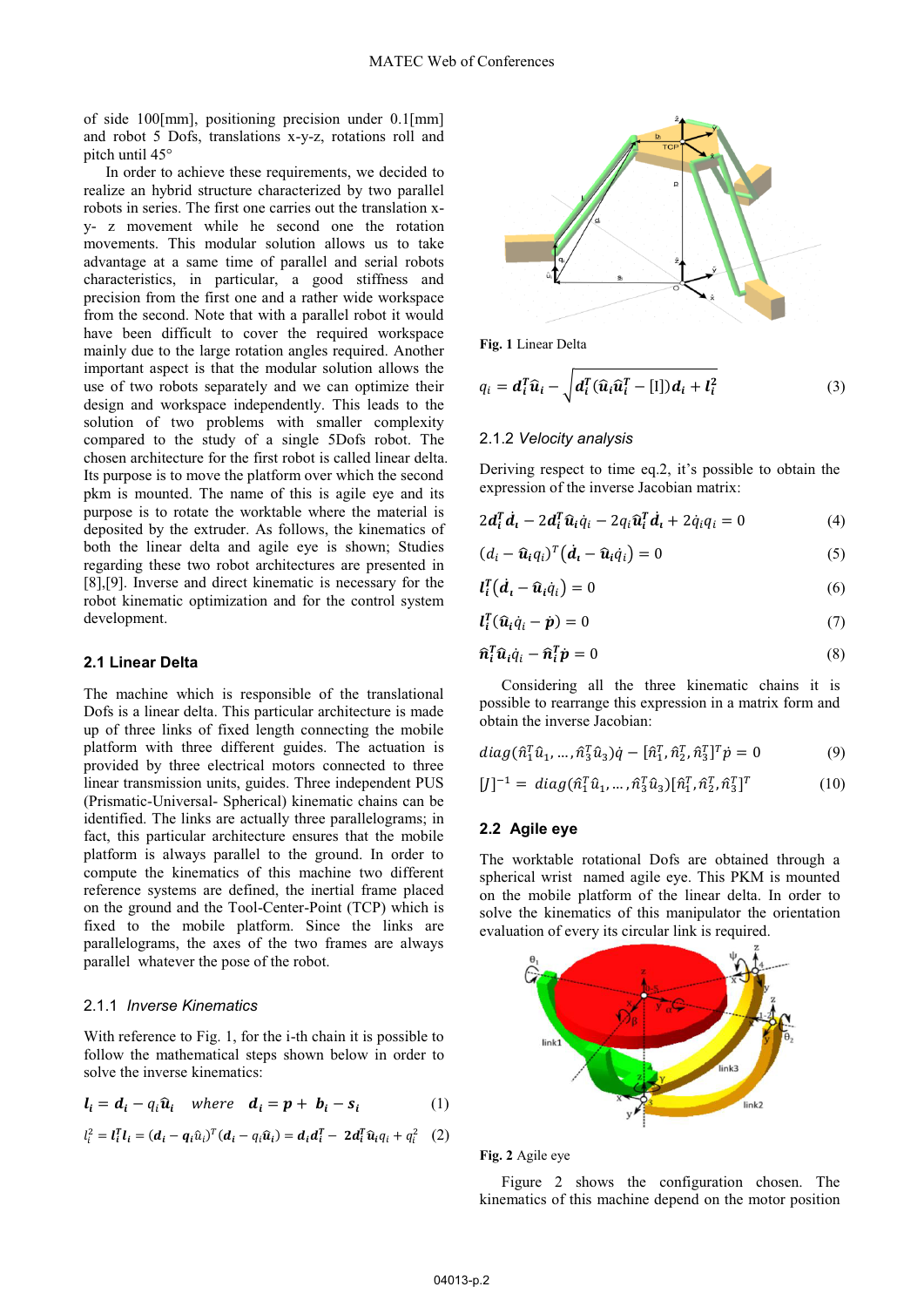and on the position joint of the links and platform. The expression that relates the rotations of the motors ( $\theta_1$ ;  $\theta_2$ ) to the roll and pitch (α and β respectively) of the platform is:

$$
\begin{cases}\n\theta_1 = \alpha \\
\theta_2 = \text{atan} \left( \frac{\sin \alpha - \cos \alpha \sin \beta}{\sin \alpha \sin \beta - \cos \alpha} \right)\n\end{cases}
$$
\n(11)

### 2.2.1 *Velocity analysis*

Deriving Eq. 11 with respect to time, you get:

$$
\dot{\Theta} = \begin{bmatrix} 1 & 0 \\ \frac{d\theta_2}{d\alpha} & \frac{d\theta_2}{d\beta} \end{bmatrix} \begin{Bmatrix} \dot{\alpha} \\ \dot{\beta} \end{Bmatrix} = [J_\theta]^{-1} \begin{Bmatrix} \dot{\alpha} \\ \dot{\beta} \end{Bmatrix}
$$
(12)

Where  $\dot{\theta} = {\dot{\theta}_1} \quad \dot{\theta}_2^T$ , and  $[J_\theta]^{-1}$  represents the inverse Jacobian matrix associated to the rotational motions. The explicit equations have been omitted for the sake of simplicity, but it is rather easy to obtain them deriving the inverse kinematic expressions of  $\theta_1$ .  $\theta_2$ .

## **3 Kinematic optimization**

Due to the modular solution of this project and to the fact that agile eye has no problem in reaching the desired rotation angles, it is possible to optimize only the linear delta kinematics provided that we take into account the behavior of the agile eye. The idea is to increase the working space of the linear delta in order to take into account the position reached by the piece in production caused by the worktable rotations. The result is an equivalent cube into which the center of the movable platform of the linear delta can go.

Linear delta for its own design has no limit for the movement in z axis direction, so we can study its kinematics in a xy plane. In order to optimize the system first we performed an adimensional study to understand the influence of the geometric parameters of the robot in the definition of its workspace, after a dimensional optimization has been performed to obtain the values of these parameters.

We decided to have the three linear guides of the delta robot at the same distance from the center of the machine. The boundary of the working area is the circle inscribed within the three guides. The robot is obliged not to overpass this circle even if it would be possible to do. Geometric parameters of the optimization are: *D* = diameter where linear guides are placed, *d*= mobile platform's diameter,  $l$ = legs length and  $\alpha$ = angle between guides. The  $\alpha$  angle defines the relative position of the guides on circle of *D* diameter. Considering a guide placed on the D circle the others two are placed on the same circle but  $\pm \alpha$  degrees distant from the previous one. In this way the symmetry of the machine is preserved. To carry on this study a genetic algorithm with a single target has been used. Matlab function *ga* is used to this purpose.

The matlab function *ga* works in this way: having chosen a set of n parameters, 4 in this case, and a specific range for each parameter, the function tries to minimize a desired function value. In our case we wanted to maximize an area so our function was the difference between the target area and the area covered by the robot, minimize this area means maximizing the workspace of the robot [10] [11]. The program works according to the genetic algorithm approach: making a random choice of the set values, inside the specified range, the objective function is evaluated. This process is carried on several times for a number of times, specified by the user, until the first family of the robot (with its own set of parameters) has been created. Later the program proceeds making a second family combining the values of the parameters obtained in the first family. In particular the program gives more importance to the parameters related to the lower values of the objective function found for the first family. The program continues creating several different families of robots and it can stop in different ways, for example because the maximum number of families, defined at the beginning of the optimisation, has been reached or after a situation of stall due to the impossibility to increase the minimization of the objective function.

In this project we had only 4 parameters, which is not a large number; so we made families of 300 members and we set the stop condition when the fiftieth family generation is reached. The objective function is an area evaluation. The robot workspace has been calculated in this way: from the center of the circle (the center of the machine) the platform is moved along a radial path until the position of the platform is reachable in accordance with the inverse kinematics of the machine; thereafter the platform is moved on a circle path for 360°, always checking that the position is reachable according to the kinematic equations. A set of points reached by the platform represents the workspace of the robot, which has to be subtracted from target area. The optimization has to take into account some limitations, in particular: joint limits and force and velocity transmission factors

The joints, used to connect the links ( or robot legs ) from one hand with the movable platform from the other hand and with the slider of the linear guides, have a limited mobility. We have to consider these limits using the genetic algorithms. With respect to the force and velocity transmission factors we set the value three as a limit in order to reduce the force level that the actuation system has to bear. Lower values means that it can bear more weight on the platform, reach higher velocities and using smaller actuators. To evaluate force and velocity transmission factors, an infinite norm of the Jacobian matrix has been used.

$$
\tau_{force} = ||[j]^T||_{\infty} < 3
$$
\n
$$
\tau_{velocity} = ||[j]^{-1}||_{\infty} < 3
$$

Notice that the Jacobian, and  $\tau_{force}$  and  $\tau_{velocity}$ , depend only on the unitary vectors which defines the space directions of each leg.

### **3.2 Adimensional study**

## **3.1 Genetic algorithm**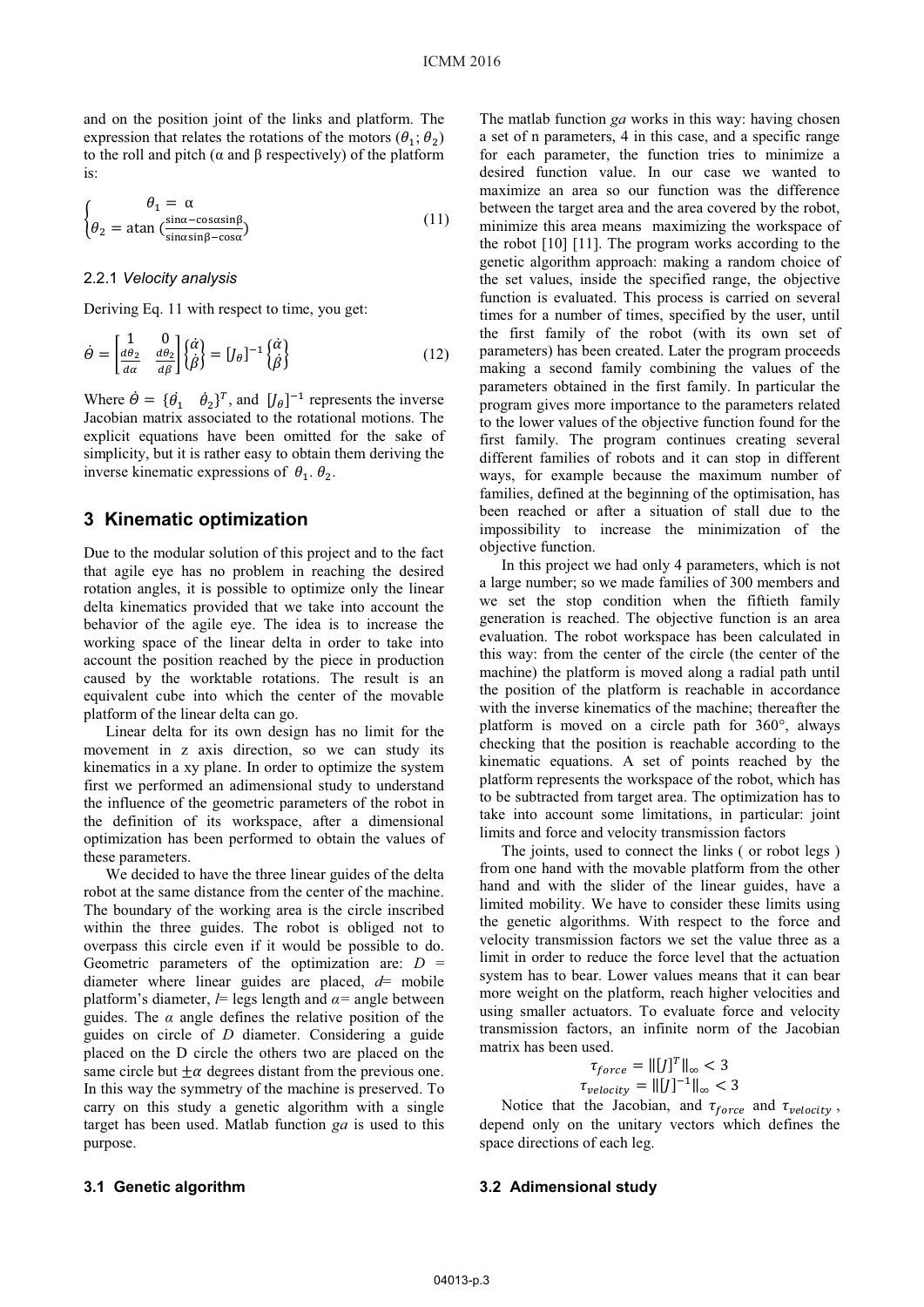In this first part of the optimization we wanted to understand the influence of the 4 parameters on the robot workspace using an adimensional study. Each parameter was divided by *D*, so the robot diameter was fixed to one and the optimization parameters became three. The legs could change their length from 0.4 to 2 and could vary from 0.2 to 1. Angle  $\alpha$  was free to change between 10 to 170 degrees. Table 3 shows that *d* has to be as low as possible while  $\alpha$  more than 90°, and the length of the legs equal to *D.*

**Tab. 2** Results adimensional study

| Parameter | Value      |  |  |
|-----------|------------|--|--|
|           |            |  |  |
|           |            |  |  |
|           | <b>050</b> |  |  |

#### **3.3 Dimensional optimization**

Using the results achieved by the adimensional study the kinematics optimization needed to reach the required dimensional workspace has to be performed. The space to cover is a 100[mm] cube but in order to compensate the movements of the agile eye the dimension of this cube has to be increased. Considering rotations of the worktable up to 45° and evaluating the displacement of the platform center, it is relatively simple to evaluate that the cube has to be increased from  $100x100$ [mm] to at least 220x220[mm]. Actually in order to be sure of covering the required workspace at the end of the optimization task, it is a good idea to increase further the estimated value to 300x300 [mm].

We have to consider that to cover a workspace bigger than what is strictly necessary means to have joints with bigger rotational angle or have a bigger machine with a large dimension *D*. We want to have a compact robot in order to cover the 300x300[mm] workspace. We set the parameters *d* to 400[mm], that is because from the adimensional study we saw how *d* should be as short as possible and this is the minimum value we need in order to have an adequate space to install the agile eye. In Tab.3 we see the ranges of the 3 parameters and the results we obtained from the optimization.

Looking to the results we notice how there is no more equality between length legs and diameter D, which is due to the different shape of the workspace we have to cover: a square compared to circle one. As for the angle, we see that it changes between 90° and 125°. The solutions to the mathematical problem were more than one so the genetic algorithm couldn't converge always to the same solution. Notice that 120° allows us to have a machine with three symmetry planes, which means a better isotropy inside the workspace.

Moreover we wanted to use the guides not only to move the platform but also as a frame for the robot, as can be seen in figure 4 we decided to fix the angle  $\alpha$ equal to 120° and make the last optimization considering only 2 parameters variable: *l* and *D*. At the end of the optimization task, the length of the legs is set to 600[mm] and the diameter D to 913[mm]. In Fig.3 it is shown the workspace reached with the values found and the actual

limits of the revolute joints. We see how we can cover the target square space 220x220[mm] but not the 300x300[mm], which is because of the limits in the revolute joints. Anyway the use of a bigger workspace has led to reach a margin on the 220x220[mm] as we expected.



Fig. 3 Linear Delta workspace

**Tab. 3** Results dimensional study

| <b>Parameters</b> | range                      | <b>Results 1</b> | <b>Results 2</b> | <b>Results 3</b> |
|-------------------|----------------------------|------------------|------------------|------------------|
| $l/mm$ ]          | 400-1000                   | 660              | 610              | 580              |
| D/mm              | 600-1000                   | 0.95             | 0.92             | 0.89             |
| $\alpha$          | $90^{\circ} - 170^{\circ}$ | $93^\circ$       | $12.4^\circ$     | $117^{\circ}$    |

# **4 Design and control system**

The results obtained in the optimization were used to make the design of the machine. The robot is structured by a mobile platform connected to three parallelograms which are the three legs of the robot and which are connected to the three sliders of the linear guides. The constraints between legs and platform and legs and sliders are rotational joints which allows 2 rotational Dofs. In Fig.4 is shown the complete robot. It's possible to see the three guides where at the bottom there are the motors with their respective gear motors. At the center of the machine there is the mobile platform where the agile eye is mounted. We can see how there are two plates, one at the bottom of the machine and the other on the upper part. These two plates are needed two guarantee the correct mounting of the guides, furthermore the upper plate is necessary to bear the extruder that is fixed on the top of the machine. To increase the all stiffness of the guides and limit their vibration tie beams between each guide will be built.

The all robots will be controlled by means of an industrial control system. This system is principally based on: PLC, Motion control unit until 16 axis and Servo drives fully closed loop integrated. With this kind of system it is possible to control and coordinate all the 7 machine axis: 3 for the Linear Delta, 2 for the Agile Eye and 2 for the extrusion system. The control loops of the Linear Delta and Agile eye can be based either on the encoders of the respective motors or on external sensors.

For instance it is possible to close the position loop for the Linear Delta on the position of the three sliders using magnetic bands along the guides. Direct measure